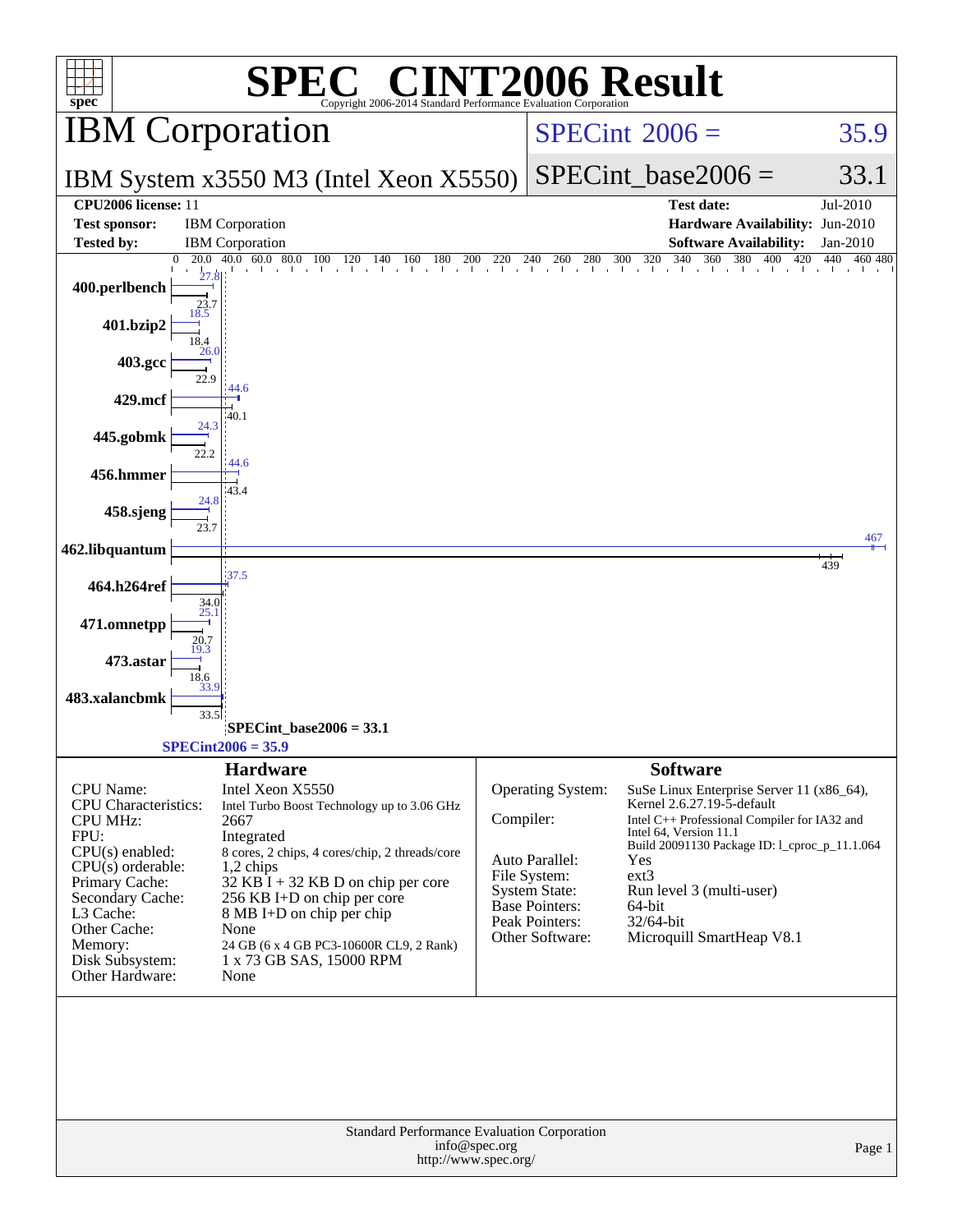

# **[SPEC CINT2006 Result](http://www.spec.org/auto/cpu2006/Docs/result-fields.html#SPECCINT2006Result)**

IBM Corporation

#### $SPECint2006 = 35.9$  $SPECint2006 = 35.9$

IBM System x3550 M3 (Intel Xeon X5550)

 $SPECTnt\_base2006 = 33.1$ 

**[CPU2006 license:](http://www.spec.org/auto/cpu2006/Docs/result-fields.html#CPU2006license)** 11 **[Test date:](http://www.spec.org/auto/cpu2006/Docs/result-fields.html#Testdate)** Jul-2010

**[Test sponsor:](http://www.spec.org/auto/cpu2006/Docs/result-fields.html#Testsponsor)** IBM Corporation **[Hardware Availability:](http://www.spec.org/auto/cpu2006/Docs/result-fields.html#HardwareAvailability)** Jun-2010 **[Tested by:](http://www.spec.org/auto/cpu2006/Docs/result-fields.html#Testedby)** IBM Corporation **[Software Availability:](http://www.spec.org/auto/cpu2006/Docs/result-fields.html#SoftwareAvailability)** Jan-2010

#### **[Results Table](http://www.spec.org/auto/cpu2006/Docs/result-fields.html#ResultsTable)**

|                       | <b>Base</b>                                                                                              |              |                |       |                | <b>Peak</b> |                |              |                |              |                |              |
|-----------------------|----------------------------------------------------------------------------------------------------------|--------------|----------------|-------|----------------|-------------|----------------|--------------|----------------|--------------|----------------|--------------|
| <b>Benchmark</b>      | <b>Seconds</b>                                                                                           | <b>Ratio</b> | <b>Seconds</b> | Ratio | <b>Seconds</b> | Ratio       | <b>Seconds</b> | <b>Ratio</b> | <b>Seconds</b> | <b>Ratio</b> | <b>Seconds</b> | <b>Ratio</b> |
| 400.perlbench         | 413                                                                                                      | 23.7         | 416            | 23.5  | 413            | 23.7        | 352            | 27.7         | 352            | 27.8         | 352            | 27.8         |
| 401.bzip2             | 524                                                                                                      | 18.4         | 523            | 18.4  | 523            | 18.4        | 522            | <u>18.5</u>  | 522            | 18.5         | 522            | 18.5         |
| $403.\mathrm{gcc}$    | 351                                                                                                      | 22.9         | 351            | 23.0  | 351            | 22.9        | 310            | 26.0         | 310            | 26.0         | 310            | 26.0         |
| $429$ mcf             | 227                                                                                                      | 40.1         | 228            | 40.0  | 227            | 40.1        | 206            | 44.2         | 205            | 44.6         | 202            | 45.1         |
| $445$ .gobmk          | 473                                                                                                      | 22,2         | 473            | 22.2  | 474            | 22.1        | 431            | 24.3         | 431            | 24.3         | 427            | 24.6         |
| $ 456$ .hmmer         | 215                                                                                                      | 43.4         | 215            | 43.4  | 215            | 43.4        | 209            | 44.7         | 209            | 44.6         | 209            | 44.6         |
| $ 458 \text{.}$ sjeng | 507                                                                                                      | 23.8         | 512            | 23.6  | 511            | 23.7        | 487            | 24.8         | 488            | 24.8         | 488            | 24.8         |
| 462.libquantum        | 46.4                                                                                                     | 446          | 48.0           | 431   | 47.2           | <u>439</u>  | 43.6           | 475          | 44.4           | 466          | 44.3           | 467          |
| 464.h264ref           | 649                                                                                                      | 34.1         | 651            | 34.0  | 653            | 33.9        | 590            | 37.5         | 590            | 37.5         | 590            | 37.5         |
| $ 471$ .omnetpp       | 301                                                                                                      | 20.7         | 303            | 20.6  | 302            | 20.7        | 249            | 25.1         | 250            | 25.0         | 249            | 25.1         |
| $473$ . astar         | 377                                                                                                      | 18.6         | 379            | 18.5  | 378            | 18.6        | 364            | 19.3         | 363            | 19.3         | 364            | 19.3         |
| 483.xalancbmk         | 209                                                                                                      | 33.0         | 206            | 33.5  | 206            | 33.5        | 204            | 33.9         | 203            | 34.0         | 204            | 33.9         |
|                       | Results appear in the order in which they were run. Bold underlined text indicates a median measurement. |              |                |       |                |             |                |              |                |              |                |              |

#### **[Platform Notes](http://www.spec.org/auto/cpu2006/Docs/result-fields.html#PlatformNotes)**

 Turbo Mode Enable Turbo Boost set to Traditional CPU C State Enable

#### **[General Notes](http://www.spec.org/auto/cpu2006/Docs/result-fields.html#GeneralNotes)**

 Binaries were compiled on SLES 10 with Binutils 2.18.50.0.7.20080502 'ulimit -s unlimited' was used to set the stack size to unlimited prior to run OMP\_NUM\_THREADS set to number of cores KMP\_AFFINITY set to granularity=fine,scatter

### **[Base Compiler Invocation](http://www.spec.org/auto/cpu2006/Docs/result-fields.html#BaseCompilerInvocation)**

[C benchmarks](http://www.spec.org/auto/cpu2006/Docs/result-fields.html#Cbenchmarks): [icc -m64](http://www.spec.org/cpu2006/results/res2010q3/cpu2006-20100719-12533.flags.html#user_CCbase_intel_icc_64bit_f346026e86af2a669e726fe758c88044)

[C++ benchmarks:](http://www.spec.org/auto/cpu2006/Docs/result-fields.html#CXXbenchmarks) [icpc -m64](http://www.spec.org/cpu2006/results/res2010q3/cpu2006-20100719-12533.flags.html#user_CXXbase_intel_icpc_64bit_fc66a5337ce925472a5c54ad6a0de310)

## **[Base Portability Flags](http://www.spec.org/auto/cpu2006/Docs/result-fields.html#BasePortabilityFlags)**

400.perlbench: [-DSPEC\\_CPU\\_LP64](http://www.spec.org/cpu2006/results/res2010q3/cpu2006-20100719-12533.flags.html#b400.perlbench_basePORTABILITY_DSPEC_CPU_LP64) [-DSPEC\\_CPU\\_LINUX\\_X64](http://www.spec.org/cpu2006/results/res2010q3/cpu2006-20100719-12533.flags.html#b400.perlbench_baseCPORTABILITY_DSPEC_CPU_LINUX_X64)

Continued on next page

Standard Performance Evaluation Corporation [info@spec.org](mailto:info@spec.org) <http://www.spec.org/>

Page 2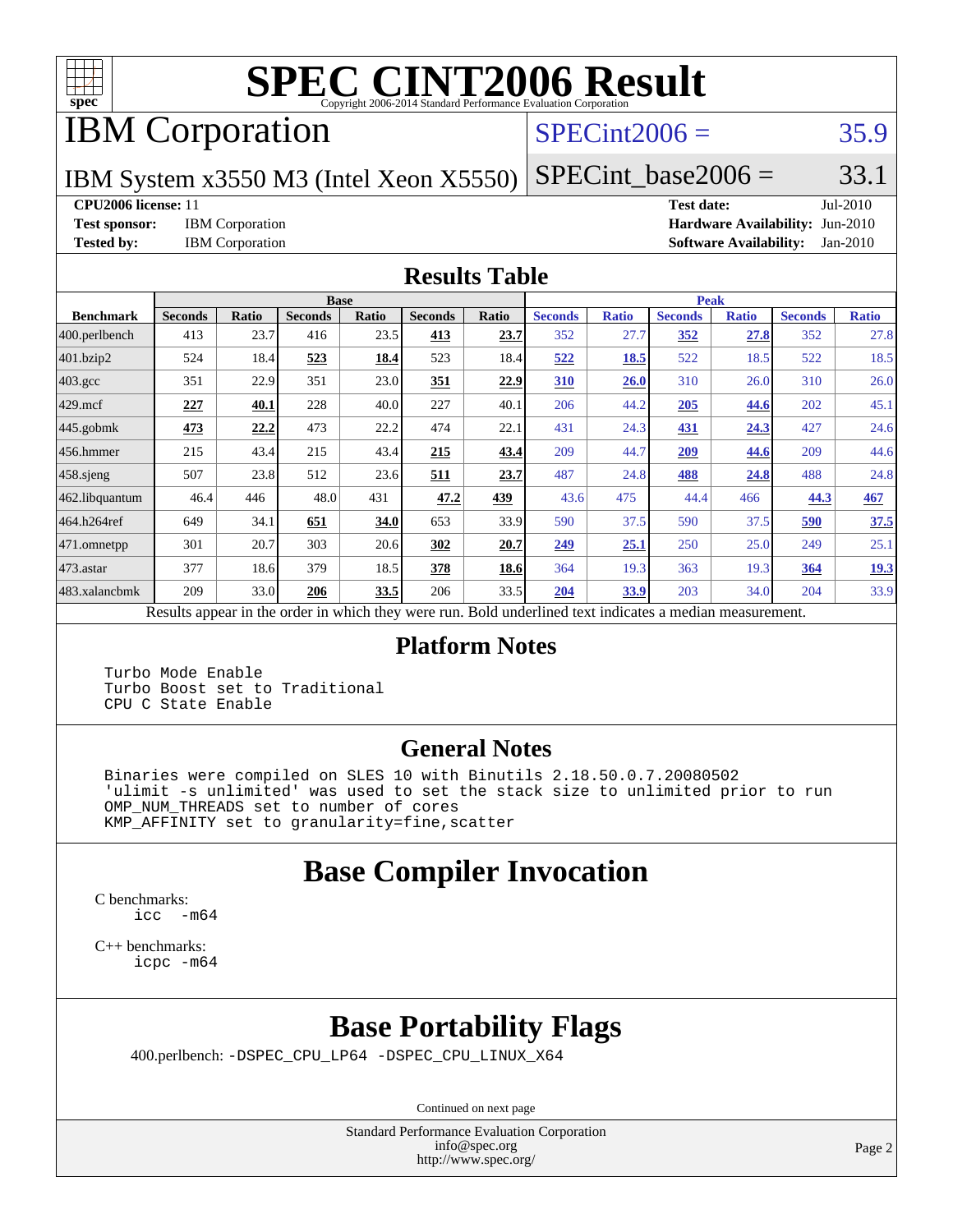

# **[SPEC CINT2006 Result](http://www.spec.org/auto/cpu2006/Docs/result-fields.html#SPECCINT2006Result)**

IBM Corporation

 $SPECint2006 = 35.9$  $SPECint2006 = 35.9$ 

IBM System x3550 M3 (Intel Xeon X5550)  $SPECTnt\_base2006 = 33.1$ 

**[Test sponsor:](http://www.spec.org/auto/cpu2006/Docs/result-fields.html#Testsponsor)** IBM Corporation **[Hardware Availability:](http://www.spec.org/auto/cpu2006/Docs/result-fields.html#HardwareAvailability)** Jun-2010

**[CPU2006 license:](http://www.spec.org/auto/cpu2006/Docs/result-fields.html#CPU2006license)** 11 **[Test date:](http://www.spec.org/auto/cpu2006/Docs/result-fields.html#Testdate)** Jul-2010 **[Tested by:](http://www.spec.org/auto/cpu2006/Docs/result-fields.html#Testedby)** IBM Corporation **[Software Availability:](http://www.spec.org/auto/cpu2006/Docs/result-fields.html#SoftwareAvailability)** Jan-2010

## **[Base Portability Flags \(Continued\)](http://www.spec.org/auto/cpu2006/Docs/result-fields.html#BasePortabilityFlags)**

 401.bzip2: [-DSPEC\\_CPU\\_LP64](http://www.spec.org/cpu2006/results/res2010q3/cpu2006-20100719-12533.flags.html#suite_basePORTABILITY401_bzip2_DSPEC_CPU_LP64) 403.gcc: [-DSPEC\\_CPU\\_LP64](http://www.spec.org/cpu2006/results/res2010q3/cpu2006-20100719-12533.flags.html#suite_basePORTABILITY403_gcc_DSPEC_CPU_LP64) 429.mcf: [-DSPEC\\_CPU\\_LP64](http://www.spec.org/cpu2006/results/res2010q3/cpu2006-20100719-12533.flags.html#suite_basePORTABILITY429_mcf_DSPEC_CPU_LP64) 445.gobmk: [-DSPEC\\_CPU\\_LP64](http://www.spec.org/cpu2006/results/res2010q3/cpu2006-20100719-12533.flags.html#suite_basePORTABILITY445_gobmk_DSPEC_CPU_LP64) 456.hmmer: [-DSPEC\\_CPU\\_LP64](http://www.spec.org/cpu2006/results/res2010q3/cpu2006-20100719-12533.flags.html#suite_basePORTABILITY456_hmmer_DSPEC_CPU_LP64) 458.sjeng: [-DSPEC\\_CPU\\_LP64](http://www.spec.org/cpu2006/results/res2010q3/cpu2006-20100719-12533.flags.html#suite_basePORTABILITY458_sjeng_DSPEC_CPU_LP64) 462.libquantum: [-DSPEC\\_CPU\\_LP64](http://www.spec.org/cpu2006/results/res2010q3/cpu2006-20100719-12533.flags.html#suite_basePORTABILITY462_libquantum_DSPEC_CPU_LP64) [-DSPEC\\_CPU\\_LINUX](http://www.spec.org/cpu2006/results/res2010q3/cpu2006-20100719-12533.flags.html#b462.libquantum_baseCPORTABILITY_DSPEC_CPU_LINUX) 464.h264ref: [-DSPEC\\_CPU\\_LP64](http://www.spec.org/cpu2006/results/res2010q3/cpu2006-20100719-12533.flags.html#suite_basePORTABILITY464_h264ref_DSPEC_CPU_LP64) 471.omnetpp: [-DSPEC\\_CPU\\_LP64](http://www.spec.org/cpu2006/results/res2010q3/cpu2006-20100719-12533.flags.html#suite_basePORTABILITY471_omnetpp_DSPEC_CPU_LP64) 473.astar: [-DSPEC\\_CPU\\_LP64](http://www.spec.org/cpu2006/results/res2010q3/cpu2006-20100719-12533.flags.html#suite_basePORTABILITY473_astar_DSPEC_CPU_LP64) 483.xalancbmk: [-DSPEC\\_CPU\\_LP64](http://www.spec.org/cpu2006/results/res2010q3/cpu2006-20100719-12533.flags.html#suite_basePORTABILITY483_xalancbmk_DSPEC_CPU_LP64) [-DSPEC\\_CPU\\_LINUX](http://www.spec.org/cpu2006/results/res2010q3/cpu2006-20100719-12533.flags.html#b483.xalancbmk_baseCXXPORTABILITY_DSPEC_CPU_LINUX)

#### **[Base Optimization Flags](http://www.spec.org/auto/cpu2006/Docs/result-fields.html#BaseOptimizationFlags)**

[C benchmarks](http://www.spec.org/auto/cpu2006/Docs/result-fields.html#Cbenchmarks):

[-xSSE4.2](http://www.spec.org/cpu2006/results/res2010q3/cpu2006-20100719-12533.flags.html#user_CCbase_f-xSSE42_f91528193cf0b216347adb8b939d4107) [-ipo](http://www.spec.org/cpu2006/results/res2010q3/cpu2006-20100719-12533.flags.html#user_CCbase_f-ipo) [-O3](http://www.spec.org/cpu2006/results/res2010q3/cpu2006-20100719-12533.flags.html#user_CCbase_f-O3) [-no-prec-div](http://www.spec.org/cpu2006/results/res2010q3/cpu2006-20100719-12533.flags.html#user_CCbase_f-no-prec-div) [-static](http://www.spec.org/cpu2006/results/res2010q3/cpu2006-20100719-12533.flags.html#user_CCbase_f-static) [-parallel](http://www.spec.org/cpu2006/results/res2010q3/cpu2006-20100719-12533.flags.html#user_CCbase_f-parallel) [-opt-prefetch](http://www.spec.org/cpu2006/results/res2010q3/cpu2006-20100719-12533.flags.html#user_CCbase_f-opt-prefetch)

[C++ benchmarks:](http://www.spec.org/auto/cpu2006/Docs/result-fields.html#CXXbenchmarks)

[-xSSE4.2](http://www.spec.org/cpu2006/results/res2010q3/cpu2006-20100719-12533.flags.html#user_CXXbase_f-xSSE42_f91528193cf0b216347adb8b939d4107) [-ipo](http://www.spec.org/cpu2006/results/res2010q3/cpu2006-20100719-12533.flags.html#user_CXXbase_f-ipo) [-O3](http://www.spec.org/cpu2006/results/res2010q3/cpu2006-20100719-12533.flags.html#user_CXXbase_f-O3) [-no-prec-div](http://www.spec.org/cpu2006/results/res2010q3/cpu2006-20100719-12533.flags.html#user_CXXbase_f-no-prec-div) [-opt-prefetch](http://www.spec.org/cpu2006/results/res2010q3/cpu2006-20100719-12533.flags.html#user_CXXbase_f-opt-prefetch) [-Wl,-z,muldefs](http://www.spec.org/cpu2006/results/res2010q3/cpu2006-20100719-12533.flags.html#user_CXXbase_link_force_multiple1_74079c344b956b9658436fd1b6dd3a8a) [-L/home/cmplr/usr3/alrahate/cpu2006.1.1.ic11.1/libic11.1-64bit -lsmartheap64](http://www.spec.org/cpu2006/results/res2010q3/cpu2006-20100719-12533.flags.html#user_CXXbase_SmartHeap64_e2306cda84805d1ab360117a79ff779c)

#### **[Base Other Flags](http://www.spec.org/auto/cpu2006/Docs/result-fields.html#BaseOtherFlags)**

[C benchmarks](http://www.spec.org/auto/cpu2006/Docs/result-fields.html#Cbenchmarks):

403.gcc: [-Dalloca=\\_alloca](http://www.spec.org/cpu2006/results/res2010q3/cpu2006-20100719-12533.flags.html#b403.gcc_baseEXTRA_CFLAGS_Dalloca_be3056838c12de2578596ca5467af7f3)

#### **[Peak Compiler Invocation](http://www.spec.org/auto/cpu2006/Docs/result-fields.html#PeakCompilerInvocation)**

[C benchmarks \(except as noted below\)](http://www.spec.org/auto/cpu2006/Docs/result-fields.html#Cbenchmarksexceptasnotedbelow): [icc -m64](http://www.spec.org/cpu2006/results/res2010q3/cpu2006-20100719-12533.flags.html#user_CCpeak_intel_icc_64bit_f346026e86af2a669e726fe758c88044)

400.perlbench: [icc -m32](http://www.spec.org/cpu2006/results/res2010q3/cpu2006-20100719-12533.flags.html#user_peakCCLD400_perlbench_intel_icc_32bit_a6a621f8d50482236b970c6ac5f55f93)

429.mcf: [icc -m32](http://www.spec.org/cpu2006/results/res2010q3/cpu2006-20100719-12533.flags.html#user_peakCCLD429_mcf_intel_icc_32bit_a6a621f8d50482236b970c6ac5f55f93)

445.gobmk: [icc -m32](http://www.spec.org/cpu2006/results/res2010q3/cpu2006-20100719-12533.flags.html#user_peakCCLD445_gobmk_intel_icc_32bit_a6a621f8d50482236b970c6ac5f55f93)

464.h264ref: [icc -m32](http://www.spec.org/cpu2006/results/res2010q3/cpu2006-20100719-12533.flags.html#user_peakCCLD464_h264ref_intel_icc_32bit_a6a621f8d50482236b970c6ac5f55f93)

[C++ benchmarks \(except as noted below\):](http://www.spec.org/auto/cpu2006/Docs/result-fields.html#CXXbenchmarksexceptasnotedbelow) [icpc -m32](http://www.spec.org/cpu2006/results/res2010q3/cpu2006-20100719-12533.flags.html#user_CXXpeak_intel_icpc_32bit_4e5a5ef1a53fd332b3c49e69c3330699)

Continued on next page

Standard Performance Evaluation Corporation [info@spec.org](mailto:info@spec.org) <http://www.spec.org/>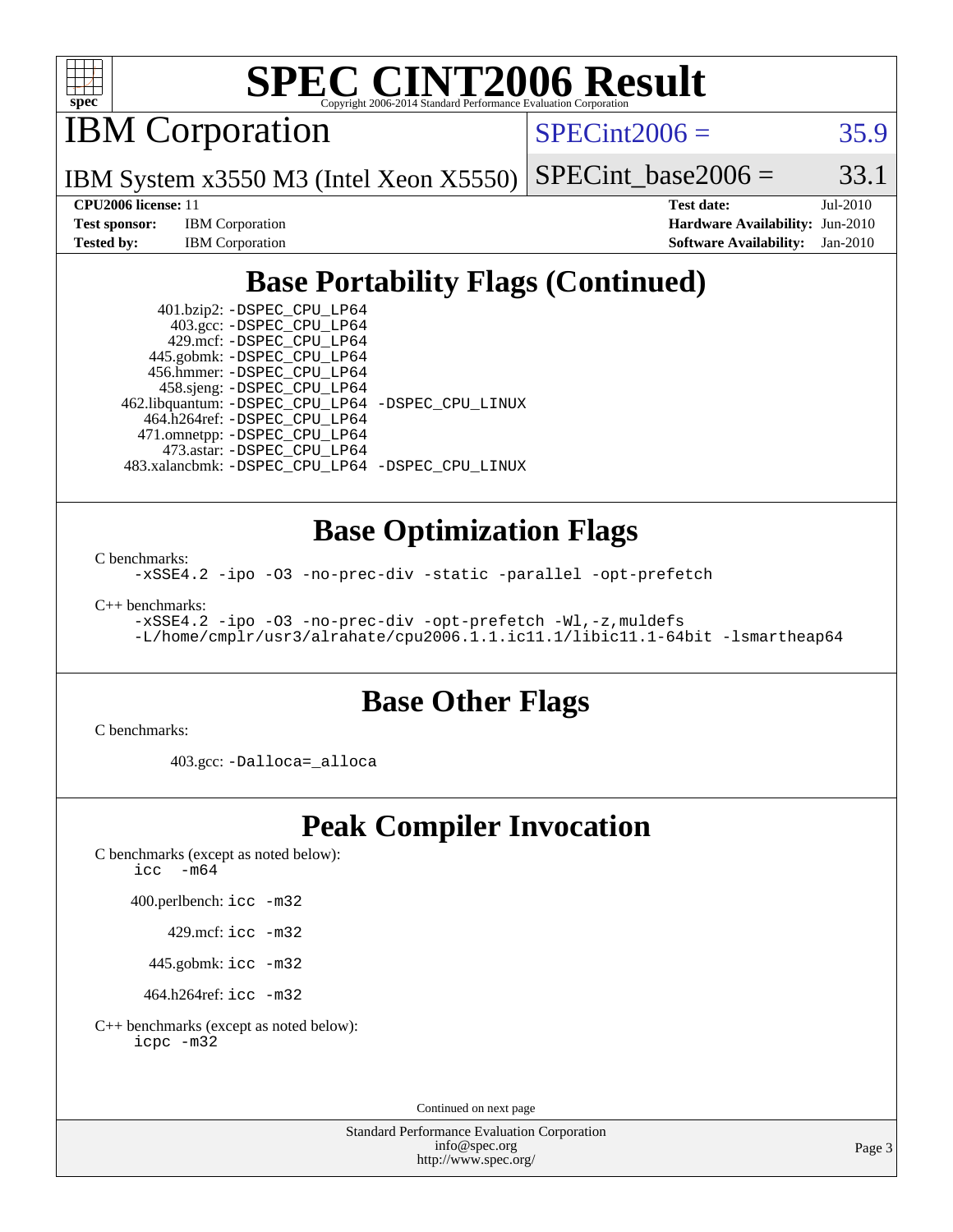

# **[SPEC CINT2006 Result](http://www.spec.org/auto/cpu2006/Docs/result-fields.html#SPECCINT2006Result)**

IBM Corporation

 $SPECint2006 = 35.9$  $SPECint2006 = 35.9$ 

IBM System x3550 M3 (Intel Xeon X5550)  $SPECTnt\_base2006 = 33.1$ 

**[CPU2006 license:](http://www.spec.org/auto/cpu2006/Docs/result-fields.html#CPU2006license)** 11 **[Test date:](http://www.spec.org/auto/cpu2006/Docs/result-fields.html#Testdate)** Jul-2010 **[Test sponsor:](http://www.spec.org/auto/cpu2006/Docs/result-fields.html#Testsponsor)** IBM Corporation **[Hardware Availability:](http://www.spec.org/auto/cpu2006/Docs/result-fields.html#HardwareAvailability)** Jun-2010 **[Tested by:](http://www.spec.org/auto/cpu2006/Docs/result-fields.html#Testedby)** IBM Corporation **[Software Availability:](http://www.spec.org/auto/cpu2006/Docs/result-fields.html#SoftwareAvailability)** Jan-2010

## **[Peak Compiler Invocation \(Continued\)](http://www.spec.org/auto/cpu2006/Docs/result-fields.html#PeakCompilerInvocation)**

473.astar: [icpc -m64](http://www.spec.org/cpu2006/results/res2010q3/cpu2006-20100719-12533.flags.html#user_peakCXXLD473_astar_intel_icpc_64bit_fc66a5337ce925472a5c54ad6a0de310)

#### **[Peak Portability Flags](http://www.spec.org/auto/cpu2006/Docs/result-fields.html#PeakPortabilityFlags)**

 400.perlbench: [-DSPEC\\_CPU\\_LINUX\\_IA32](http://www.spec.org/cpu2006/results/res2010q3/cpu2006-20100719-12533.flags.html#b400.perlbench_peakCPORTABILITY_DSPEC_CPU_LINUX_IA32) 401.bzip2: [-DSPEC\\_CPU\\_LP64](http://www.spec.org/cpu2006/results/res2010q3/cpu2006-20100719-12533.flags.html#suite_peakPORTABILITY401_bzip2_DSPEC_CPU_LP64)

 403.gcc: [-DSPEC\\_CPU\\_LP64](http://www.spec.org/cpu2006/results/res2010q3/cpu2006-20100719-12533.flags.html#suite_peakPORTABILITY403_gcc_DSPEC_CPU_LP64) 456.hmmer: [-DSPEC\\_CPU\\_LP64](http://www.spec.org/cpu2006/results/res2010q3/cpu2006-20100719-12533.flags.html#suite_peakPORTABILITY456_hmmer_DSPEC_CPU_LP64) 458.sjeng: [-DSPEC\\_CPU\\_LP64](http://www.spec.org/cpu2006/results/res2010q3/cpu2006-20100719-12533.flags.html#suite_peakPORTABILITY458_sjeng_DSPEC_CPU_LP64) 462.libquantum: [-DSPEC\\_CPU\\_LP64](http://www.spec.org/cpu2006/results/res2010q3/cpu2006-20100719-12533.flags.html#suite_peakPORTABILITY462_libquantum_DSPEC_CPU_LP64) [-DSPEC\\_CPU\\_LINUX](http://www.spec.org/cpu2006/results/res2010q3/cpu2006-20100719-12533.flags.html#b462.libquantum_peakCPORTABILITY_DSPEC_CPU_LINUX) 473.astar: [-DSPEC\\_CPU\\_LP64](http://www.spec.org/cpu2006/results/res2010q3/cpu2006-20100719-12533.flags.html#suite_peakPORTABILITY473_astar_DSPEC_CPU_LP64) 483.xalancbmk: [-DSPEC\\_CPU\\_LINUX](http://www.spec.org/cpu2006/results/res2010q3/cpu2006-20100719-12533.flags.html#b483.xalancbmk_peakCXXPORTABILITY_DSPEC_CPU_LINUX)

## **[Peak Optimization Flags](http://www.spec.org/auto/cpu2006/Docs/result-fields.html#PeakOptimizationFlags)**

[C benchmarks](http://www.spec.org/auto/cpu2006/Docs/result-fields.html#Cbenchmarks):

 400.perlbench: [-xSSE4.2](http://www.spec.org/cpu2006/results/res2010q3/cpu2006-20100719-12533.flags.html#user_peakPASS2_CFLAGSPASS2_LDCFLAGS400_perlbench_f-xSSE42_f91528193cf0b216347adb8b939d4107)(pass 2) [-prof-gen](http://www.spec.org/cpu2006/results/res2010q3/cpu2006-20100719-12533.flags.html#user_peakPASS1_CFLAGSPASS1_LDCFLAGS400_perlbench_prof_gen_e43856698f6ca7b7e442dfd80e94a8fc)(pass 1) [-ipo](http://www.spec.org/cpu2006/results/res2010q3/cpu2006-20100719-12533.flags.html#user_peakPASS2_CFLAGSPASS2_LDCFLAGS400_perlbench_f-ipo)(pass 2) [-O3](http://www.spec.org/cpu2006/results/res2010q3/cpu2006-20100719-12533.flags.html#user_peakPASS2_CFLAGSPASS2_LDCFLAGS400_perlbench_f-O3)(pass 2) [-no-prec-div](http://www.spec.org/cpu2006/results/res2010q3/cpu2006-20100719-12533.flags.html#user_peakPASS2_CFLAGSPASS2_LDCFLAGS400_perlbench_f-no-prec-div)(pass 2) [-static](http://www.spec.org/cpu2006/results/res2010q3/cpu2006-20100719-12533.flags.html#user_peakPASS2_CFLAGSPASS2_LDCFLAGS400_perlbench_f-static)(pass 2) [-prof-use](http://www.spec.org/cpu2006/results/res2010q3/cpu2006-20100719-12533.flags.html#user_peakPASS2_CFLAGSPASS2_LDCFLAGS400_perlbench_prof_use_bccf7792157ff70d64e32fe3e1250b55)(pass 2) [-ansi-alias](http://www.spec.org/cpu2006/results/res2010q3/cpu2006-20100719-12533.flags.html#user_peakCOPTIMIZE400_perlbench_f-ansi-alias) [-opt-prefetch](http://www.spec.org/cpu2006/results/res2010q3/cpu2006-20100719-12533.flags.html#user_peakCOPTIMIZE400_perlbench_f-opt-prefetch) 401.bzip2: [-xSSE4.2](http://www.spec.org/cpu2006/results/res2010q3/cpu2006-20100719-12533.flags.html#user_peakPASS2_CFLAGSPASS2_LDCFLAGS401_bzip2_f-xSSE42_f91528193cf0b216347adb8b939d4107)(pass 2) [-prof-gen](http://www.spec.org/cpu2006/results/res2010q3/cpu2006-20100719-12533.flags.html#user_peakPASS1_CFLAGSPASS1_LDCFLAGS401_bzip2_prof_gen_e43856698f6ca7b7e442dfd80e94a8fc)(pass 1) [-ipo](http://www.spec.org/cpu2006/results/res2010q3/cpu2006-20100719-12533.flags.html#user_peakPASS2_CFLAGSPASS2_LDCFLAGS401_bzip2_f-ipo)(pass 2) [-O3](http://www.spec.org/cpu2006/results/res2010q3/cpu2006-20100719-12533.flags.html#user_peakPASS2_CFLAGSPASS2_LDCFLAGS401_bzip2_f-O3)(pass 2) [-no-prec-div](http://www.spec.org/cpu2006/results/res2010q3/cpu2006-20100719-12533.flags.html#user_peakCOPTIMIZEPASS2_CFLAGSPASS2_LDCFLAGS401_bzip2_f-no-prec-div) [-static](http://www.spec.org/cpu2006/results/res2010q3/cpu2006-20100719-12533.flags.html#user_peakPASS2_CFLAGSPASS2_LDCFLAGS401_bzip2_f-static)(pass 2) [-prof-use](http://www.spec.org/cpu2006/results/res2010q3/cpu2006-20100719-12533.flags.html#user_peakPASS2_CFLAGSPASS2_LDCFLAGS401_bzip2_prof_use_bccf7792157ff70d64e32fe3e1250b55)(pass 2) [-auto-ilp32](http://www.spec.org/cpu2006/results/res2010q3/cpu2006-20100719-12533.flags.html#user_peakCOPTIMIZE401_bzip2_f-auto-ilp32) [-opt-prefetch](http://www.spec.org/cpu2006/results/res2010q3/cpu2006-20100719-12533.flags.html#user_peakCOPTIMIZE401_bzip2_f-opt-prefetch) [-ansi-alias](http://www.spec.org/cpu2006/results/res2010q3/cpu2006-20100719-12533.flags.html#user_peakCOPTIMIZE401_bzip2_f-ansi-alias) 403.gcc: [-xSSE4.2](http://www.spec.org/cpu2006/results/res2010q3/cpu2006-20100719-12533.flags.html#user_peakCOPTIMIZE403_gcc_f-xSSE42_f91528193cf0b216347adb8b939d4107) [-ipo](http://www.spec.org/cpu2006/results/res2010q3/cpu2006-20100719-12533.flags.html#user_peakCOPTIMIZE403_gcc_f-ipo) [-O3](http://www.spec.org/cpu2006/results/res2010q3/cpu2006-20100719-12533.flags.html#user_peakCOPTIMIZE403_gcc_f-O3) [-no-prec-div](http://www.spec.org/cpu2006/results/res2010q3/cpu2006-20100719-12533.flags.html#user_peakCOPTIMIZE403_gcc_f-no-prec-div) [-static](http://www.spec.org/cpu2006/results/res2010q3/cpu2006-20100719-12533.flags.html#user_peakCOPTIMIZE403_gcc_f-static) [-inline-calloc](http://www.spec.org/cpu2006/results/res2010q3/cpu2006-20100719-12533.flags.html#user_peakCOPTIMIZE403_gcc_f-inline-calloc) [-opt-malloc-options=3](http://www.spec.org/cpu2006/results/res2010q3/cpu2006-20100719-12533.flags.html#user_peakCOPTIMIZE403_gcc_f-opt-malloc-options_13ab9b803cf986b4ee62f0a5998c2238) [-auto-ilp32](http://www.spec.org/cpu2006/results/res2010q3/cpu2006-20100719-12533.flags.html#user_peakCOPTIMIZE403_gcc_f-auto-ilp32) 429.mcf: [-xSSE4.2](http://www.spec.org/cpu2006/results/res2010q3/cpu2006-20100719-12533.flags.html#user_peakCOPTIMIZE429_mcf_f-xSSE42_f91528193cf0b216347adb8b939d4107) [-ipo](http://www.spec.org/cpu2006/results/res2010q3/cpu2006-20100719-12533.flags.html#user_peakCOPTIMIZE429_mcf_f-ipo) [-O3](http://www.spec.org/cpu2006/results/res2010q3/cpu2006-20100719-12533.flags.html#user_peakCOPTIMIZE429_mcf_f-O3) [-no-prec-div](http://www.spec.org/cpu2006/results/res2010q3/cpu2006-20100719-12533.flags.html#user_peakCOPTIMIZE429_mcf_f-no-prec-div) [-static](http://www.spec.org/cpu2006/results/res2010q3/cpu2006-20100719-12533.flags.html#user_peakCOPTIMIZE429_mcf_f-static) [-opt-prefetch](http://www.spec.org/cpu2006/results/res2010q3/cpu2006-20100719-12533.flags.html#user_peakCOPTIMIZE429_mcf_f-opt-prefetch) 445.gobmk: [-xSSE4.2](http://www.spec.org/cpu2006/results/res2010q3/cpu2006-20100719-12533.flags.html#user_peakPASS2_CFLAGSPASS2_LDCFLAGS445_gobmk_f-xSSE42_f91528193cf0b216347adb8b939d4107)(pass 2) [-prof-gen](http://www.spec.org/cpu2006/results/res2010q3/cpu2006-20100719-12533.flags.html#user_peakPASS1_CFLAGSPASS1_LDCFLAGS445_gobmk_prof_gen_e43856698f6ca7b7e442dfd80e94a8fc)(pass 1) [-prof-use](http://www.spec.org/cpu2006/results/res2010q3/cpu2006-20100719-12533.flags.html#user_peakPASS2_CFLAGSPASS2_LDCFLAGS445_gobmk_prof_use_bccf7792157ff70d64e32fe3e1250b55)(pass 2) [-O2](http://www.spec.org/cpu2006/results/res2010q3/cpu2006-20100719-12533.flags.html#user_peakCOPTIMIZE445_gobmk_f-O2) [-ipo](http://www.spec.org/cpu2006/results/res2010q3/cpu2006-20100719-12533.flags.html#user_peakCOPTIMIZE445_gobmk_f-ipo) [-no-prec-div](http://www.spec.org/cpu2006/results/res2010q3/cpu2006-20100719-12533.flags.html#user_peakCOPTIMIZE445_gobmk_f-no-prec-div) [-ansi-alias](http://www.spec.org/cpu2006/results/res2010q3/cpu2006-20100719-12533.flags.html#user_peakCOPTIMIZE445_gobmk_f-ansi-alias) 456.hmmer: [-xSSE4.2](http://www.spec.org/cpu2006/results/res2010q3/cpu2006-20100719-12533.flags.html#user_peakCOPTIMIZE456_hmmer_f-xSSE42_f91528193cf0b216347adb8b939d4107) [-ipo](http://www.spec.org/cpu2006/results/res2010q3/cpu2006-20100719-12533.flags.html#user_peakCOPTIMIZE456_hmmer_f-ipo) [-O3](http://www.spec.org/cpu2006/results/res2010q3/cpu2006-20100719-12533.flags.html#user_peakCOPTIMIZE456_hmmer_f-O3) [-no-prec-div](http://www.spec.org/cpu2006/results/res2010q3/cpu2006-20100719-12533.flags.html#user_peakCOPTIMIZE456_hmmer_f-no-prec-div) [-static](http://www.spec.org/cpu2006/results/res2010q3/cpu2006-20100719-12533.flags.html#user_peakCOPTIMIZE456_hmmer_f-static) [-unroll2](http://www.spec.org/cpu2006/results/res2010q3/cpu2006-20100719-12533.flags.html#user_peakCOPTIMIZE456_hmmer_f-unroll_784dae83bebfb236979b41d2422d7ec2) [-ansi-alias](http://www.spec.org/cpu2006/results/res2010q3/cpu2006-20100719-12533.flags.html#user_peakCOPTIMIZE456_hmmer_f-ansi-alias) [-auto-ilp32](http://www.spec.org/cpu2006/results/res2010q3/cpu2006-20100719-12533.flags.html#user_peakCOPTIMIZE456_hmmer_f-auto-ilp32) 458.sjeng: [-xSSE4.2](http://www.spec.org/cpu2006/results/res2010q3/cpu2006-20100719-12533.flags.html#user_peakPASS2_CFLAGSPASS2_LDCFLAGS458_sjeng_f-xSSE42_f91528193cf0b216347adb8b939d4107)(pass 2) [-prof-gen](http://www.spec.org/cpu2006/results/res2010q3/cpu2006-20100719-12533.flags.html#user_peakPASS1_CFLAGSPASS1_LDCFLAGS458_sjeng_prof_gen_e43856698f6ca7b7e442dfd80e94a8fc)(pass 1) [-ipo](http://www.spec.org/cpu2006/results/res2010q3/cpu2006-20100719-12533.flags.html#user_peakPASS2_CFLAGSPASS2_LDCFLAGS458_sjeng_f-ipo)(pass 2) [-O3](http://www.spec.org/cpu2006/results/res2010q3/cpu2006-20100719-12533.flags.html#user_peakPASS2_CFLAGSPASS2_LDCFLAGS458_sjeng_f-O3)(pass 2) [-no-prec-div](http://www.spec.org/cpu2006/results/res2010q3/cpu2006-20100719-12533.flags.html#user_peakPASS2_CFLAGSPASS2_LDCFLAGS458_sjeng_f-no-prec-div)(pass 2) [-static](http://www.spec.org/cpu2006/results/res2010q3/cpu2006-20100719-12533.flags.html#user_peakPASS2_CFLAGSPASS2_LDCFLAGS458_sjeng_f-static)(pass 2) [-prof-use](http://www.spec.org/cpu2006/results/res2010q3/cpu2006-20100719-12533.flags.html#user_peakPASS2_CFLAGSPASS2_LDCFLAGS458_sjeng_prof_use_bccf7792157ff70d64e32fe3e1250b55)(pass 2) [-unroll4](http://www.spec.org/cpu2006/results/res2010q3/cpu2006-20100719-12533.flags.html#user_peakCOPTIMIZE458_sjeng_f-unroll_4e5e4ed65b7fd20bdcd365bec371b81f) 462.libquantum: [-xSSE4.2](http://www.spec.org/cpu2006/results/res2010q3/cpu2006-20100719-12533.flags.html#user_peakCOPTIMIZE462_libquantum_f-xSSE42_f91528193cf0b216347adb8b939d4107) [-ipo](http://www.spec.org/cpu2006/results/res2010q3/cpu2006-20100719-12533.flags.html#user_peakCOPTIMIZE462_libquantum_f-ipo) [-O3](http://www.spec.org/cpu2006/results/res2010q3/cpu2006-20100719-12533.flags.html#user_peakCOPTIMIZE462_libquantum_f-O3) [-no-prec-div](http://www.spec.org/cpu2006/results/res2010q3/cpu2006-20100719-12533.flags.html#user_peakCOPTIMIZE462_libquantum_f-no-prec-div) [-static](http://www.spec.org/cpu2006/results/res2010q3/cpu2006-20100719-12533.flags.html#user_peakCOPTIMIZE462_libquantum_f-static) [-parallel](http://www.spec.org/cpu2006/results/res2010q3/cpu2006-20100719-12533.flags.html#user_peakCOPTIMIZE462_libquantum_f-parallel) [-opt-prefetch](http://www.spec.org/cpu2006/results/res2010q3/cpu2006-20100719-12533.flags.html#user_peakCOPTIMIZE462_libquantum_f-opt-prefetch) [-par-schedule-static=32768](http://www.spec.org/cpu2006/results/res2010q3/cpu2006-20100719-12533.flags.html#user_peakCOPTIMIZE462_libquantum_f-par-schedule_9386bcd99ba64e99ee01d1aafefddd14) [-ansi-alias](http://www.spec.org/cpu2006/results/res2010q3/cpu2006-20100719-12533.flags.html#user_peakCOPTIMIZE462_libquantum_f-ansi-alias) 464.h264ref: [-xSSE4.2](http://www.spec.org/cpu2006/results/res2010q3/cpu2006-20100719-12533.flags.html#user_peakPASS2_CFLAGSPASS2_LDCFLAGS464_h264ref_f-xSSE42_f91528193cf0b216347adb8b939d4107)(pass 2) [-prof-gen](http://www.spec.org/cpu2006/results/res2010q3/cpu2006-20100719-12533.flags.html#user_peakPASS1_CFLAGSPASS1_LDCFLAGS464_h264ref_prof_gen_e43856698f6ca7b7e442dfd80e94a8fc)(pass 1) [-ipo](http://www.spec.org/cpu2006/results/res2010q3/cpu2006-20100719-12533.flags.html#user_peakPASS2_CFLAGSPASS2_LDCFLAGS464_h264ref_f-ipo)(pass 2) [-O3](http://www.spec.org/cpu2006/results/res2010q3/cpu2006-20100719-12533.flags.html#user_peakPASS2_CFLAGSPASS2_LDCFLAGS464_h264ref_f-O3)(pass 2) [-no-prec-div](http://www.spec.org/cpu2006/results/res2010q3/cpu2006-20100719-12533.flags.html#user_peakPASS2_CFLAGSPASS2_LDCFLAGS464_h264ref_f-no-prec-div)(pass 2) [-static](http://www.spec.org/cpu2006/results/res2010q3/cpu2006-20100719-12533.flags.html#user_peakPASS2_CFLAGSPASS2_LDCFLAGS464_h264ref_f-static)(pass 2) [-prof-use](http://www.spec.org/cpu2006/results/res2010q3/cpu2006-20100719-12533.flags.html#user_peakPASS2_CFLAGSPASS2_LDCFLAGS464_h264ref_prof_use_bccf7792157ff70d64e32fe3e1250b55)(pass 2) [-unroll2](http://www.spec.org/cpu2006/results/res2010q3/cpu2006-20100719-12533.flags.html#user_peakCOPTIMIZE464_h264ref_f-unroll_784dae83bebfb236979b41d2422d7ec2) [-ansi-alias](http://www.spec.org/cpu2006/results/res2010q3/cpu2006-20100719-12533.flags.html#user_peakCOPTIMIZE464_h264ref_f-ansi-alias)

Continued on next page

Standard Performance Evaluation Corporation [info@spec.org](mailto:info@spec.org) <http://www.spec.org/>